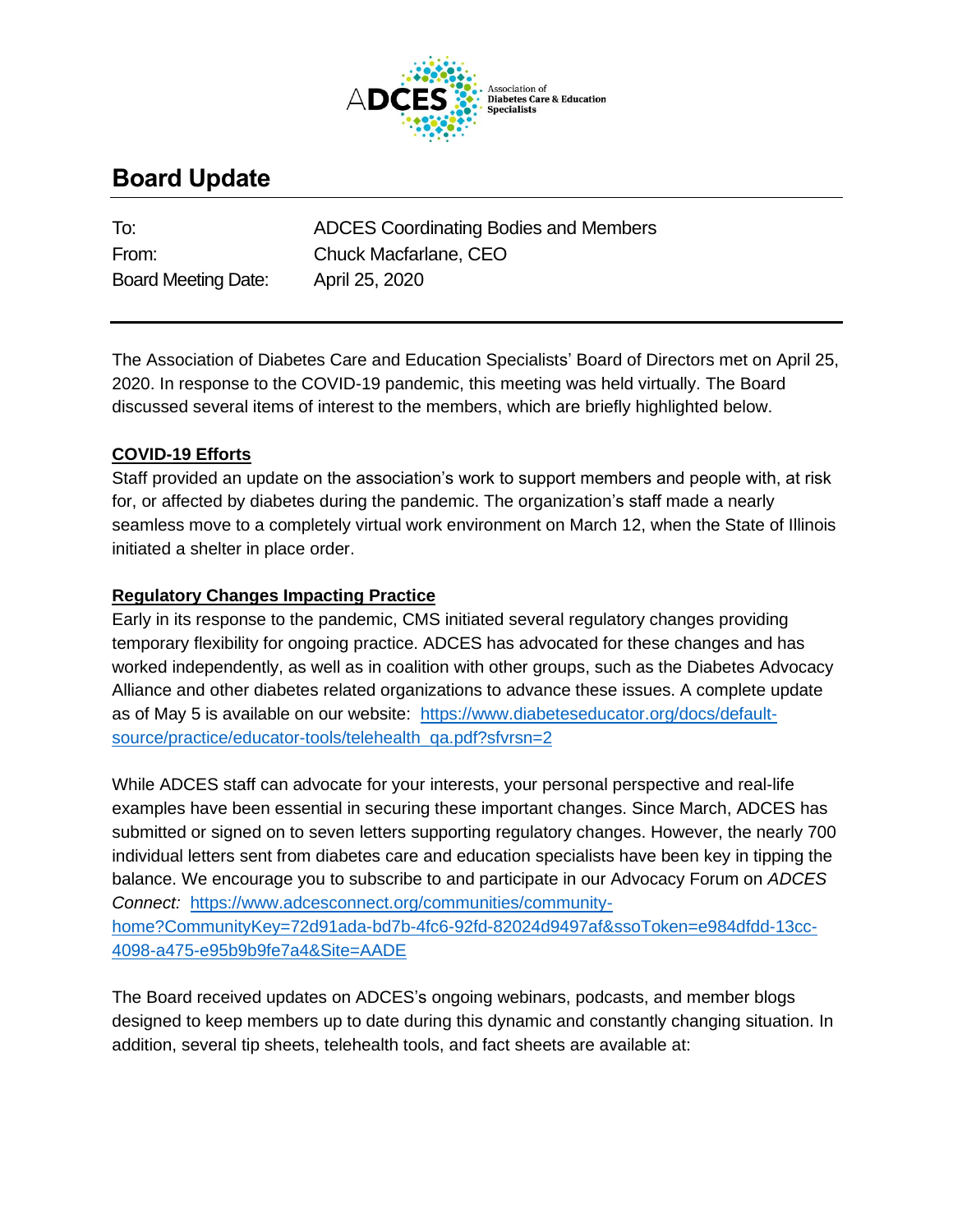Covid-19 Resources - [https://www.diabeteseducator.org/practice/practice-tools/app](https://www.diabeteseducator.org/practice/practice-tools/app-resources/covid-19-telehealth)[resources/covid-19-telehealth](https://www.diabeteseducator.org/practice/practice-tools/app-resources/covid-19-telehealth)

Telehealth Resources - [https://www.diabeteseducator.org/practice/practice](https://www.diabeteseducator.org/practice/practice-tools/educator-guidance/telehealth)[tools/educator-guidance/telehealth](https://www.diabeteseducator.org/practice/practice-tools/educator-guidance/telehealth)

#### **Strategic Plan**

Chuck Macfarlane, Chief Executive Officer, reported on progress across each of our strategic plan initiatives. This work spans across four key areas, including:

**Implement the Vision for the Specialty** – The Board reviewed and/or approved several practice papers including:

- Revised AADE7 Self Care Behaviors (due to the timing of publication, this paper retained the AADE branding)
- Revised Competencies for the Diabetes Care and Education Specialist
- *A Framework for Optimizing Technology-Enabled Diabetes and Cardiometabolic Care and Education*
- *Technology Integration: The Role of the Diabetes Care and Education Specialist in Practice*

In addition, the Board, in conjunction with the Certification Board for Diabetes Care and Education (CBDCE), is working to establish a Credentialing Work Group. At this meeting, the ADCES Board of Directors approved a draft charge.

**Advance the Identify of the Diabetes Care and Education Specialist** – The new title and brand for the specialty was launched on January 22, 2020 and has been carried throughout the organization, including our state coordinating bodies and local networking groups. The Centers for Medicare and Medicaid Services has approved the change of our organizational name, and new certificates have been sent to all ADCES accredited DSMES programs.

**Define a Diabetes Cardiometabolic Framework** – The Board briefly discussed the scope of a work group to advance this key strategy.

**Exemplify Organizational Excellence** – The pandemic has provided an opportunity for staff to *live* the brand pillars that are working to keep DCES at the "forefront of care" by supporting the excellent work you do in order to optimize outcomes for people with diabetes, even when faced with a pandemic. While we have seen the pressures and the challenges you face in completing your work, ADCES has worked to build a community of peers to advance your knowledge and to support you in your efforts. To that end, we launched our *ADCES Connect* platform in April, which offers a modern, updated online